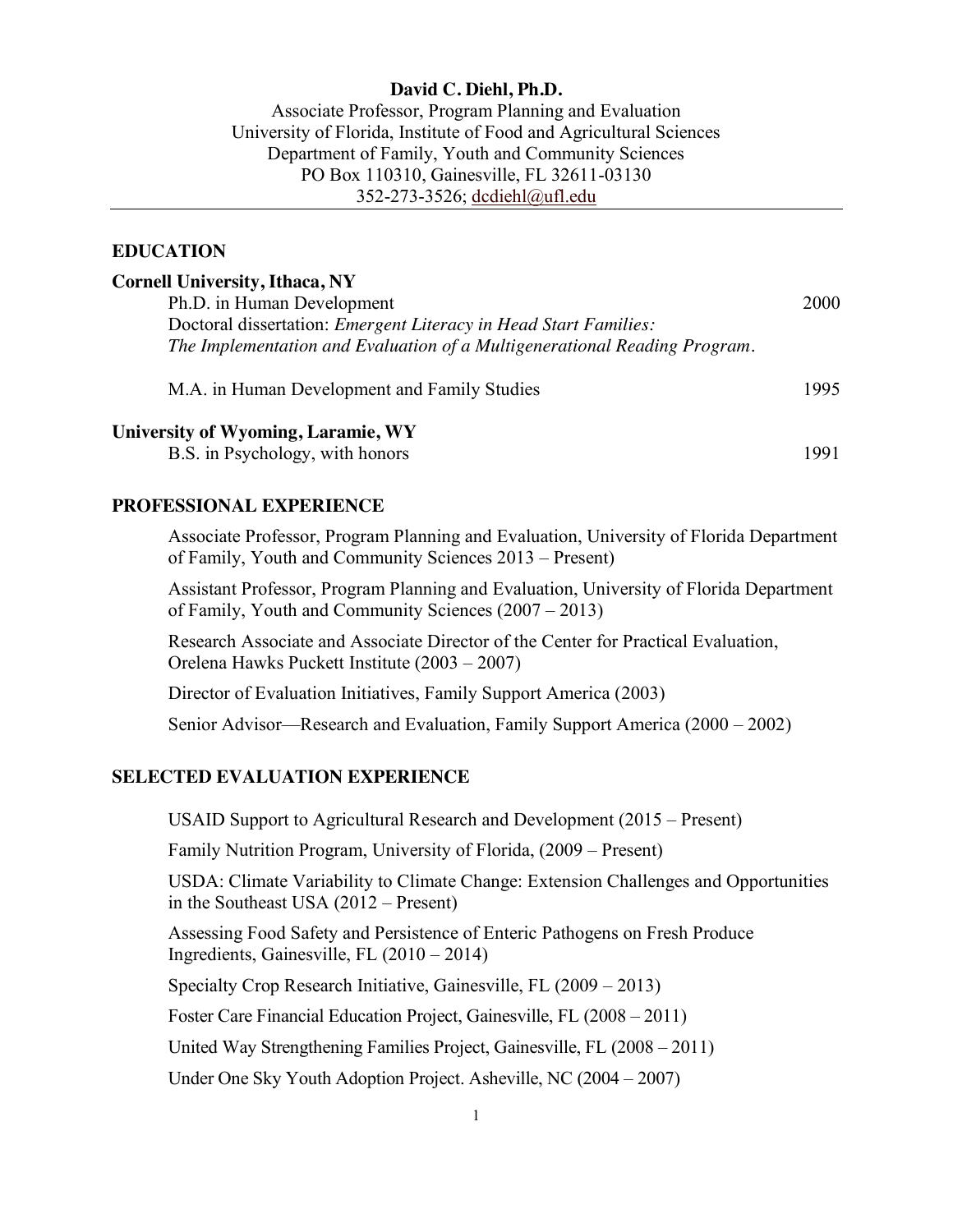# **TEACHING**

**FYC 4622:** *Planning and Evaluating Family, Youth and Community Science Programs* **Brief Description:** *Planning and Evaluating Family, Youth and Community Science Programs* is a three-credit-hour course that teaches students the philosophy, theory, and process of planning and evaluating family, youth, and community programs. The course emphasizes program planning and evaluation models that are widely used in family, youth, and community sciences as well as other human service education and delivery programs. Course assignments and projects revolve around student-selected social issues. The course is required for FYCS majors.

# **FYC 6620:** *Program Planning and Evaluation for Human Services Delivery*

**Brief Description:** Program Planning and Evaluation for Human Service Delivery is a threecredit-hour graduate course that teaches students the philosophy, theory, and process of planning and evaluating family, youth, and community programs. The course revolves around a project consisting of a situation statement, key informant interview, evidence-based program analysis, program logic model and evaluation plan. The course is required for the Master of Science nonthesis option.

# **GRANTS RECEIVED**

# **Summary of External Grant Funding**

| Role                      | <b>Total</b> | <b>Direct Costs</b> | <b>Indirect Costs</b> |
|---------------------------|--------------|---------------------|-----------------------|
| Principal Investigator    | \$272,661    | \$256,988           | \$15,673              |
| Co-Principal Investigator | \$840,391    | \$655,531           | \$184,860             |
| <b>TOTALS</b>             | \$1,113,052  | 912,519             | \$200,533             |

#### **External Grants (Diehl totals)**

| Funding<br><b>Period</b> | <b>Funding Agency/Title</b>                                                                          | <b>TOTAL</b> | <b>Direct</b><br>Costs | <b>Indirect</b><br>Costs | Role    |
|--------------------------|------------------------------------------------------------------------------------------------------|--------------|------------------------|--------------------------|---------|
| 2011-2013                | USDA: Climate Variability to<br>Climate Change:                                                      | \$521,577    | \$406,847              | \$114,730                | $Co-PI$ |
|                          | <b>USDA: Assessing Food Safety</b><br>2010-2013 and Persistence of Enteric<br>Pathogens              | \$23,000     | \$17,940               | \$5060                   | $Co-PI$ |
|                          | $\left  \frac{2009 - 2013}{\sqrt{2}} \right $ USDA Increasing the<br>Consumption of Specialty Crops  | \$295,814    | \$230,744              | \$65,070                 | $Co-PI$ |
|                          | W.K. Kellogg Foundation:<br>2009-2012 Supplemental Nutrition<br><b>Assistance Program Evaluation</b> | \$100,258    | \$100,258              | $\theta$                 | PI      |
|                          | United Way of America<br>2008-2011 Strengthening Families<br>Evaluation                              | \$172,403    | \$156,730              | \$15,673                 | PI      |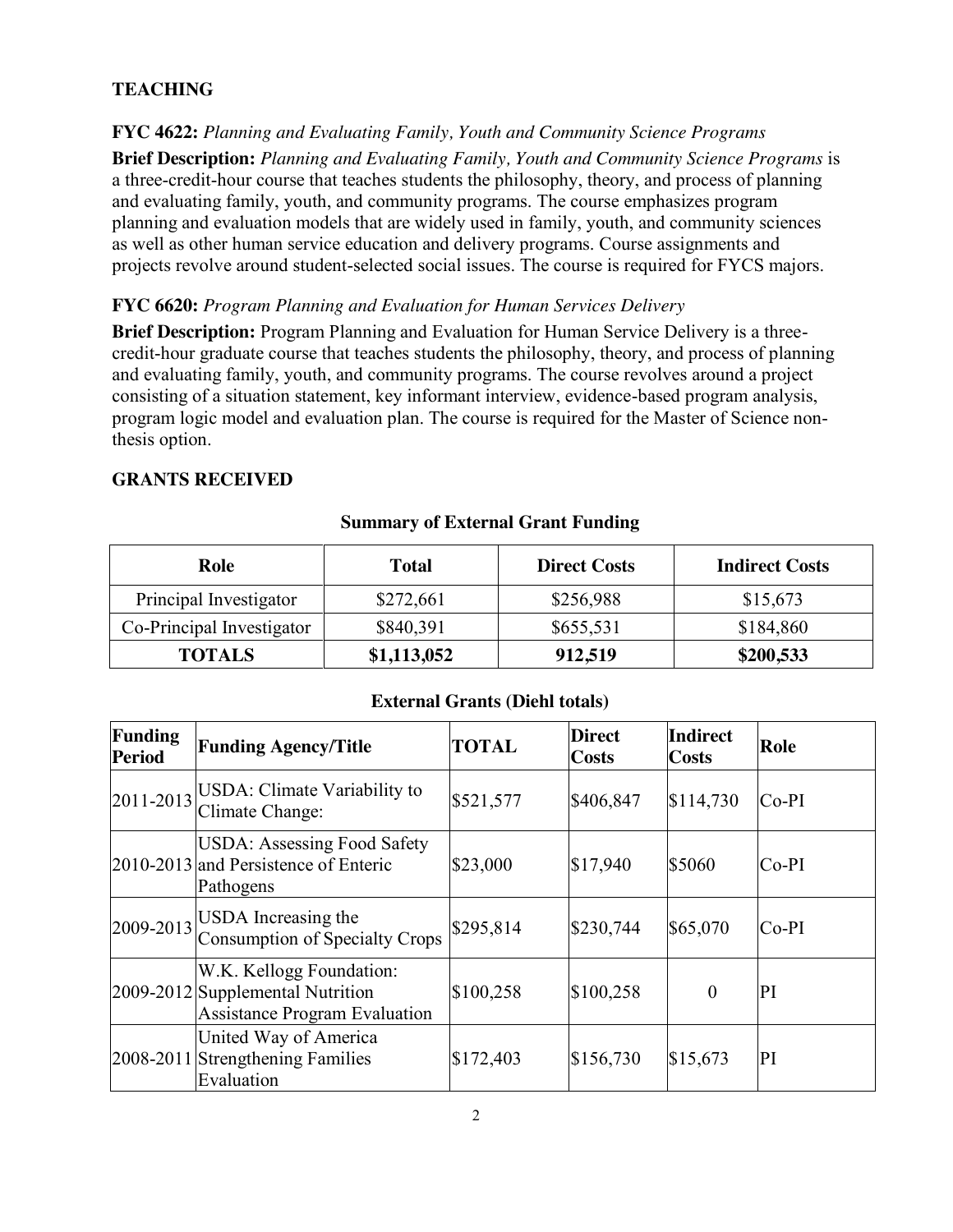# **SELECTED PUBLICATIONS**

### **Refereed Journal Articles**

Diehl, D.C., Sloan, N.L., Galindo-Gonzalez, S., Bartels, W., Dourte, D.R., Furman, C., & Fraisse C.W. (2014). Toward engagement in climate training: Findings from interviews with agricultural extension professionals. *Journal of Rural Social Sciences,* 29(3), 25-47.

Diehl, D.C., Sloan, N.L., Bruhn, C.M., Simonne, A.H., Brecht, J.K., & Mitcham, E.J. (2013). Exploring produce industry attitudes: Relationships between postharvest handling, fruit flavor, and consumer purchasing. *HortTechnology*, 23(5), 642-650.

Lamm, A.J., Israel, G.D., & Diehl, D.C. (2013). A national perspective on the current evaluation activities in Extension. *Journal of Extension* (1FEA1), 51(1)*.* Available at: <http://www.joe.org/joe/2013february/a1.php>

Bartels, W., Furman, C.A., Diehl, D.C., Royce, F., Dourte, D., Ortiz, B., Zierden, D., Irani, T.A. Fraisse, C., and Jones, J. (2012). Warming up to climate change: A participatory approach to engaging with agricultural stakeholders in the Southeast USA. *Regional Environmental Change.* DOI 10.1007/s10113-012-0371-9.

Diehl, D.C, Swenson, S.E., & \*Wente, J.N. (2012). Evaluation of a sustainable green living expo event: Attendees' reports of satisfaction, learning, and behavior change. *Journal of Extension*  (3FEA8), 50(3). Available at:<http://www.joe.org/joe/2012june/a8.php>

Diehl, D.C., Howse, R.B., & Trivette, C.M. (2011). Youth in foster care: Developmental assets and attitudes towards adoption and mentoring. *Child and Family Social Work*, 16(1), 81-92.

Howse, R.B., Diehl, D.C., & Trivette, C.M. (2010). An asset-based approach to facilitating positive youth development and adoption. *Child Welfare,* 89(4), 101-116.

Diehl, D.C., Pracht, D.W., Forthun, L.F., & Simonne, A.H. (2010). Food safety for 4-H youth: A survey of interests and educational methods. *Journal of Extension* (09121FEA), 48(4). Available at:<http://www.joe.org/joe/2010august/a5.php>

Shelnutt, K.P., Bobroff, L.B. & Diehl, D.C. (2009). Adaptation of MyPyramid for Use with an Older Audience: MyPyramid for Older Adults. *Journal of Nutrition Education and Behavior*, 41(4), 300-302.

### **Extension Publications**

Diehl, D.C., & Galindo-Gonzalez, S. 2012. *Get SMART: Improve Your Extension Objectives.* 4 pages. (FCS 6018).<http://edis.ifas.ufl.edu/fy1327>

Diehl, D.C., Smith, S., Crisp, B., & Headlee, K. 2012. *Creating Work and Family Balance: Workshop Evaluation.* 5 pages. (FCS2310).<http://edis.ifas.ufl.edu/fy1272>

Diehl, D.C., Wente, J.N., & Forthun, L.F. 2011. *Strengthening Families: Nurturing and Attachment*. 3 pages. (FCS2309).<http://edis.ifas.ufl.edu/fy1248>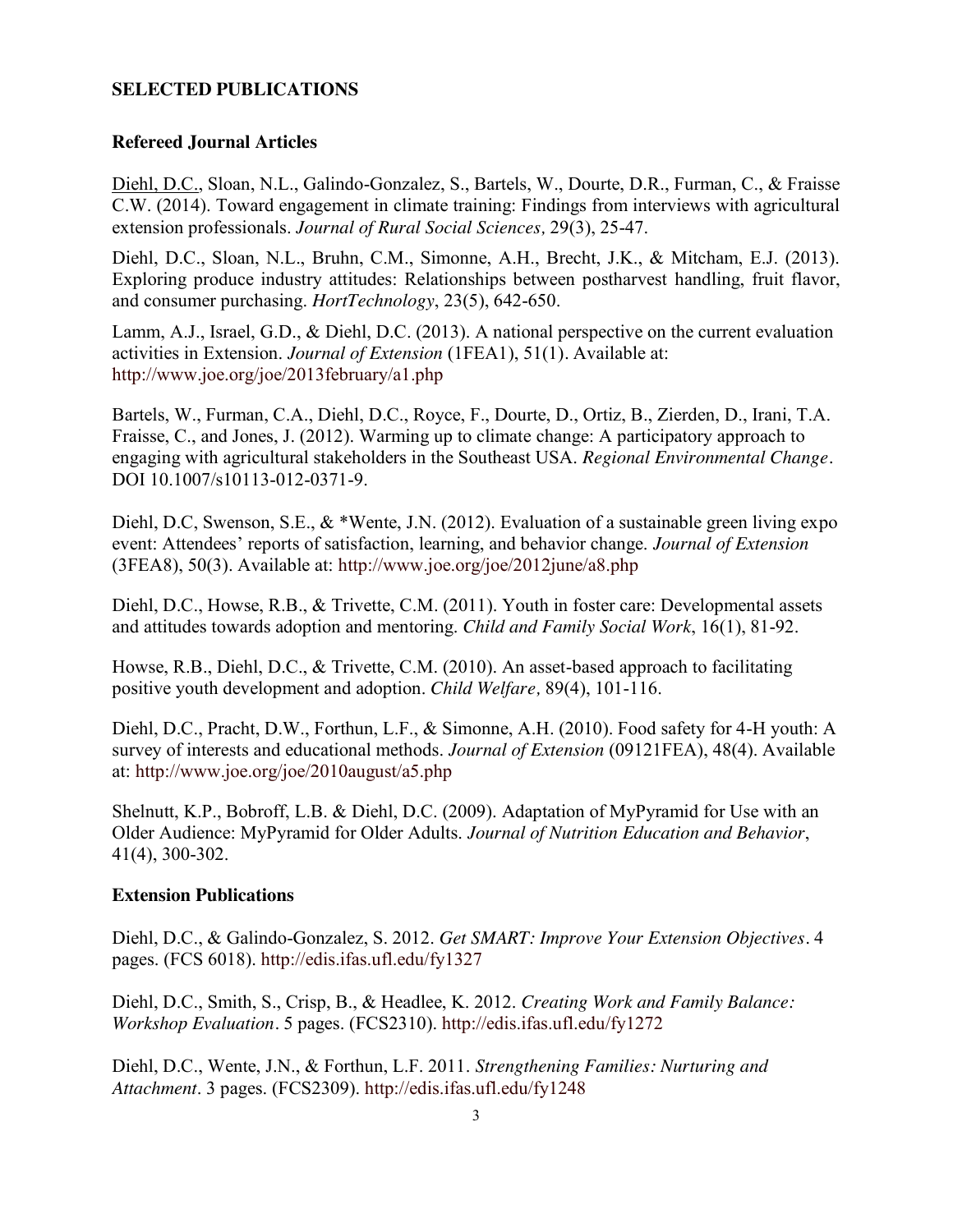Diehl, D.C., Wente, J.N., & Forthun, L.F. 2011. *Strengthening Families: Social and Emotional Competence of Children*. 3 pages. (FCS2308).<http://edis.ifas.ufl.edu/fy1247>

Forthun, L.F., Carannante, S., & Diehl, D.C. 2011. *Strengthening Families: Concrete Support in Times of Need*. 3 pages. (FCS2307).<http://edis.ifas.ufl.edu/fy1246>

Diehl, D.C., Wente, J.N., & Forthun, L.F. 2011. *Strengthening Families: Knowledge of Parenting and Child Development*. 3 pages. (FCS2306).<http://edis.ifas.ufl.edu/fy1245>

Forthun, L.F., Caranannte, S., & Diehl, D.C. 2011. *Strengthening Families: Social Connections*. 3 pages. (FCS2305).<http://edis.ifas.ufl.edu/fy1244>

Forthun, L.F., Carannante, S., & Diehl, D.C. 2011. *Strengthening Families: Parental Resilience*. 2 pages. (FCS2304).<http://edis.ifas.ufl.edu/fy1243>

Guion, L.A., Diehl, D.C., & McDonald, D. 2011. *Triangulation: Establishing the Validity of Qualitative Studies*. 4 pages. (FCS6014).<http://edis.ifas.ufl.edu/fy394>

Guion, L.A., Diehl, D.C., & McDonald, D. 2011. *Conducting an In-Depth Interview*. 4 pages. (FCS6012).<http://edis.ifas.ufl.edu/fy393>

Guion, L.A., Flowers, L., Diehl, D.C., & McDonald, D. 2011. *Using Qualitative Research in Planning and Evaluating Extension Programs*. 3 pages. (FCS6010).<http://edis.ifas.ufl.edu/fy392>

Lamm, A.J., Harder, A., Israel, G.D., & Diehl, D.C. 2011. *Team-Based Evaluation of Extension Programs*. 5 pages. (WC118).<http://edis.ifas.ufl.edu/wc118>

Lamm, A.J., Israel, G.D., Diehl, D.C., & Harder, A. 2011. *Evaluating Extension Programs*. 5 pages. (WC109).<http://edis.ifas.ufl.edu/wc109>

Diehl, D.C., & Galindo-Gonzalez, S. 2011. *Planning or Refining an Extension Program*. 7 pages. (FCS6017).<http://edis.ifas.ufl.edu/fy1229>

Guion, L.A., Brown, K., & Diehl, D.C. 2010. *Culturally Competent Extension Educators*. 3 pages. (FCS9219).<http://edis.ifas.ufl.edu/fy754>

Guion, L.A., & Diehl, D.C. 2010. *An Overview of Diversity*. 5 pages. (FCS9217). <http://edis.ifas.ufl.edu/fy752>

Guion, L.A., & Diehl, D.C. 2010. *Enhancing Instruction to Connect with Diverse Audiences*. 4 pages. (FCS9226).<http://edis.ifas.ufl.edu/fy761>

Guion, L.A., & Diehl, D.C. 2010. *Personal Marketing: A Strategy for Marketing Programs to Diverse Audiences*. 4 pages. (FCS9222).<http://edis.ifas.ufl.edu/fy757>

Guion, L.A., Golden, J., & Diehl, D.C. 2010. *Culturally Diverse Advisory Boards and Volunteers*. 3 pages. (FCS9225).<http://edis.ifas.ufl.edu/fy755>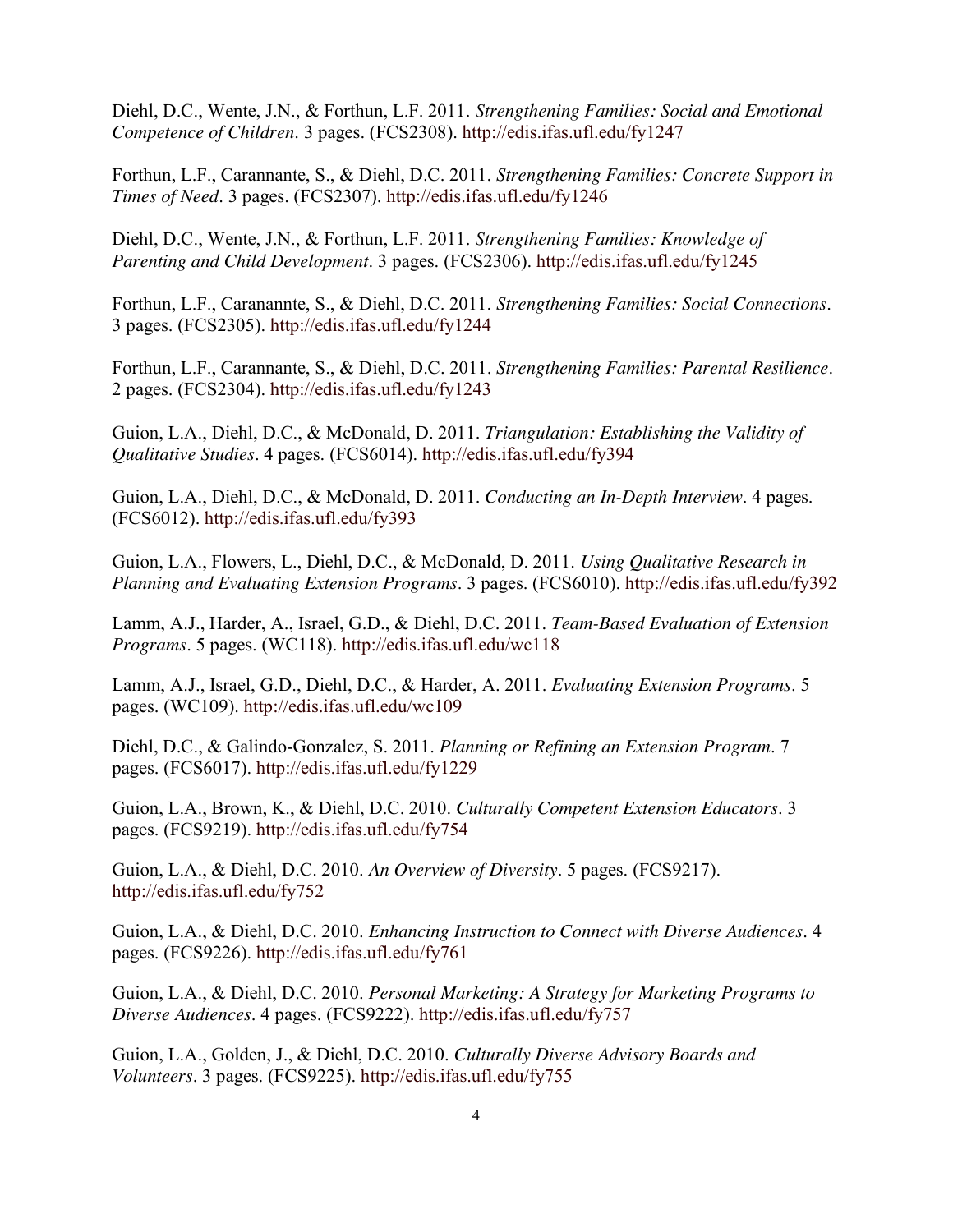Guion, L.A., Golden, J., & Diehl, D.C. 2010. *Maximizing the Assets of a Diverse Community*. 3 pages. (FCS9220).<http://edis.ifas.ufl.edu/fy760>

Guion, L.A., Kent, H., & Diehl, D.C. 2010. *Ethnic Marketing: A Strategy for Marketing Programs to Diverse Audiences*. 4 pages. (FCS9223).<http://edis.ifas.ufl.edu/fy758>

Guion, L.A., Kent, H., & Diehl, D.C. 2010. *Relationship Marketing: A Strategy for Marketing Programs to Diverse Audiences*. 3 pages (FCS9224).<http://edis.ifas.ufl.edu/fy759>

Guion, L.A., Walker, N., & Diehl, D.C. 2010. *Planning Programs to Break Down Cultural Barriers*. 3 pages. (FCS9217).<http://edis.ifas.ufl.edu/fy756>

Israel, G., Diehl, D.C., & Galindo-Gonzales, S. 2009. *Evaluation Situations, Stakeholders, and Strategies*. 4 pages. (WC090).<http://edis.ifas.ufl.edu/wc090>

Toelle, S.C., & Diehl, D.C. 2009. *Making Good Decisions: Parenting Strategies to Guide Young Children's Media Use*. 4 pages. (FCS2298). [http://edis.ifas.ufl.edu/fy1089.](http://edis.ifas.ufl.edu/fy1089) Also available in Spanish.

Toelle, S.C., & Diehl, D.C. 2009. *Making Good Decisions: Media and the Physical Health of Young Children, A Parent's Tip Sheet*. 3 pages. (FCS2294). [http://edis.ifas.ufl.edu/fy1078.](http://edis.ifas.ufl.edu/fy1078) Also available in Spanish.

Toelle, S.C., & Diehl, D.C. 2009. *Making Good Decisions: Media and the Physical Health of Young Children*. 5 pages. (FCS2293).<http://edis.ifas.ufl.edu/fy1076>

Diehl., D.C., & Toelle, S.C. 2008. *Making Good Decisions: Television and Young Children's Learning: A Parent's Tip Sheet*. 3 pages. (FCS2292). [http://edis.ifas.ufl.edu/fy1075.](http://edis.ifas.ufl.edu/fy1075) Also available in Spanish.

Diehl., D.C., & Toelle, S.C. 2008. *Making Good Decisions: Television, Learning, and the Cognitive Development of Young Children*. 5 pages. (FCS2291).<http://edis.ifas.ufl.edu/fy1074>

Diehl, D.C., & Toelle, S.C. 2008. *Making Good Decisions: Media in the Lives of Young Children*. 4 pages. (FCS2290).<http://edis.ifas.ufl.edu/fy1073>

#### **Evaluation Reports and Other Publications**

Diehl, D.C., Sloan, N.L., &. Garcia, E. (August 2014). *Climate Adaptation Exchange: Report for Participants.* University of Florida: Gainesville, FL. 8 pages.

Diehl, D.C., Sloan, N.L., &. Septer, K. (June 2014). *Climate Variability to Climate Change: Summary of Project Meeting Evaluation.* University of Florida: Gainesville, FL. 3 pages.

Diehl, D.C., Sloan, N.L., & Septer, K.M. (2013, December). *Summary of Interview Results Regarding Extension Training Meetings.* University of Florida: Gainesville, FL. 14 pages.

Bobroff, L., & Gal, N. (2013, December). *Marion County: Take Charge of Your Diabetes Impact*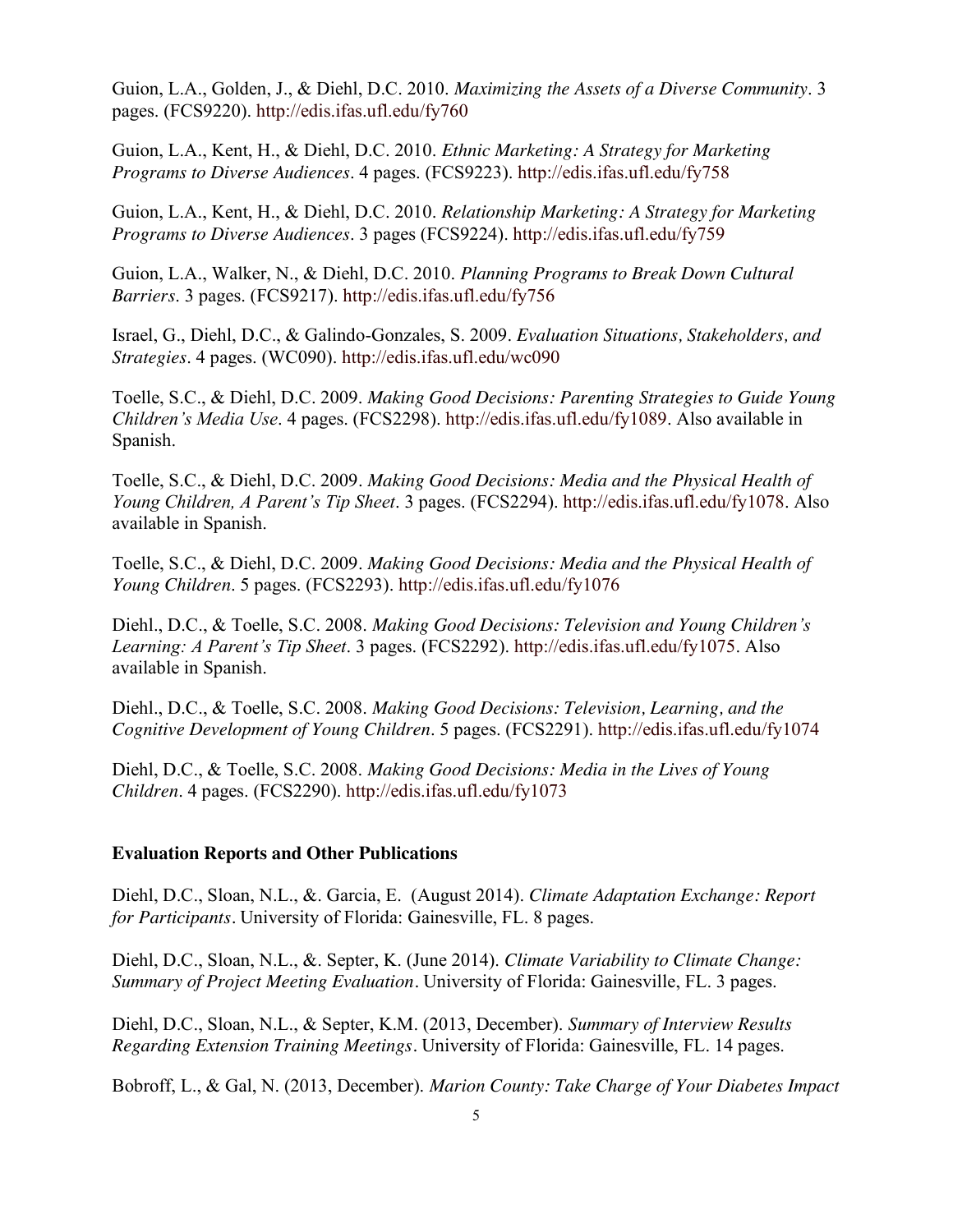*Statement.* University of Florida: Gainesville, FL. 2 pages.

Diehl, D.C., Septer, K.M., & Sloan, N.L. (2013, November). *Climate Variability to Climate Change: Project Team Meeting Evaluation Summary.* University of Florida: Gainesville, FL. 4 pages.

Diehl, D.C., Sloan, N.L., & Septer, K.M. (2013, August). *Evaluation Summary: Tri-State Row Crop Climate Working Group (Camilla, GA)*. University of Florida: Gainesville, FL. 2 pages.

Diehl, D.C., Sloan, N.L., & Septer, K.M. (2013, August). *Summative Evaluation Report: USDA Specialty Crops Project. Increasing Consumption of Fresh Fruits & Vegetables by Enhancing their Quality and Safety.* University of Florida: Gainesville, FL. 23 pages.

Diehl, D.C., Septer, K., & Sloan, N.L. (2013, May). *Climate Variability to Climate Change: Meeting Evaluation Summary.* University of Florida: Gainesville, FL. 4 pages.

Diehl, D.C., Sloan, N.L., Septer, K., & Engels, C.E. (2013, February). *Climate Adaptation Exchange: Report for Participants.* University of Florida: Gainesville, FL. 8 pages.

Diehl, D.C., Sloan, N.L., & Engels, C. (2012, November). *Climate Variability to Climate Change: Summary of Project Meeting Evaluation.* University of Florida: Gainesville, FL. 5 pages.

Bartels, W., & Diehl, D.C. (2012, June). *Climate Change to Climate Variability: Adaptation Exchange Event Evaluation*. University of Florida: Gainesville, FL. 8 pages.

Diehl, D.C., & Engels, C. (2011, November). *Climate Variability to Climate Change: Summary of Project Meeting Evaluation.* University of Florida: Gainesville, FL. 3 pages.

Diehl, D.C., Bobroff, L., & Gal, N. (2011, August). *Marion County: Take Charge of Your Diabetes Impact Statement.* University of Florida: Gainesville, FL. 2 pages.

Diehl, D.C., & McDonald, D. (2011, June). *A Review of Existing Approaches to Data-driven Decision Making: Report for the United Way of North Central Florida*. University of Florida: Gainesville, FL. 8 pages.

Diehl, D.C. (2011, June). *Industry Interviews: Evaluation Report No. 4: Weighing Price and Quality in the Fresh Fruit Industry*. Specialty Crop Research Initiative: Increasing Consumption of Specialty Crops by Enhancing Their Quality and Safety. University of Florida: Gainesville, FL. 9 pages.

Diehl, D.C. (2011, May). *Industry Interviews: Evaluation Report No. 3: Leverage and Power in the Fruit Supply Chain*. Specialty Crop Research Initiative: Increasing Consumption of Specialty Crops by Enhancing Their Quality and Safety. University of Florida: Gainesville, FL. 9 pages.

Diehl, D.C. (2011, February). *Industry Interviews: Evaluation Report No. 2: Industry Challenges and Solutions*. Specialty Crop Research Initiative: Increasing Consumption of Specialty Crops by Enhancing Their Quality and Safety. University of Florida: Gainesville, FL. 19 pages.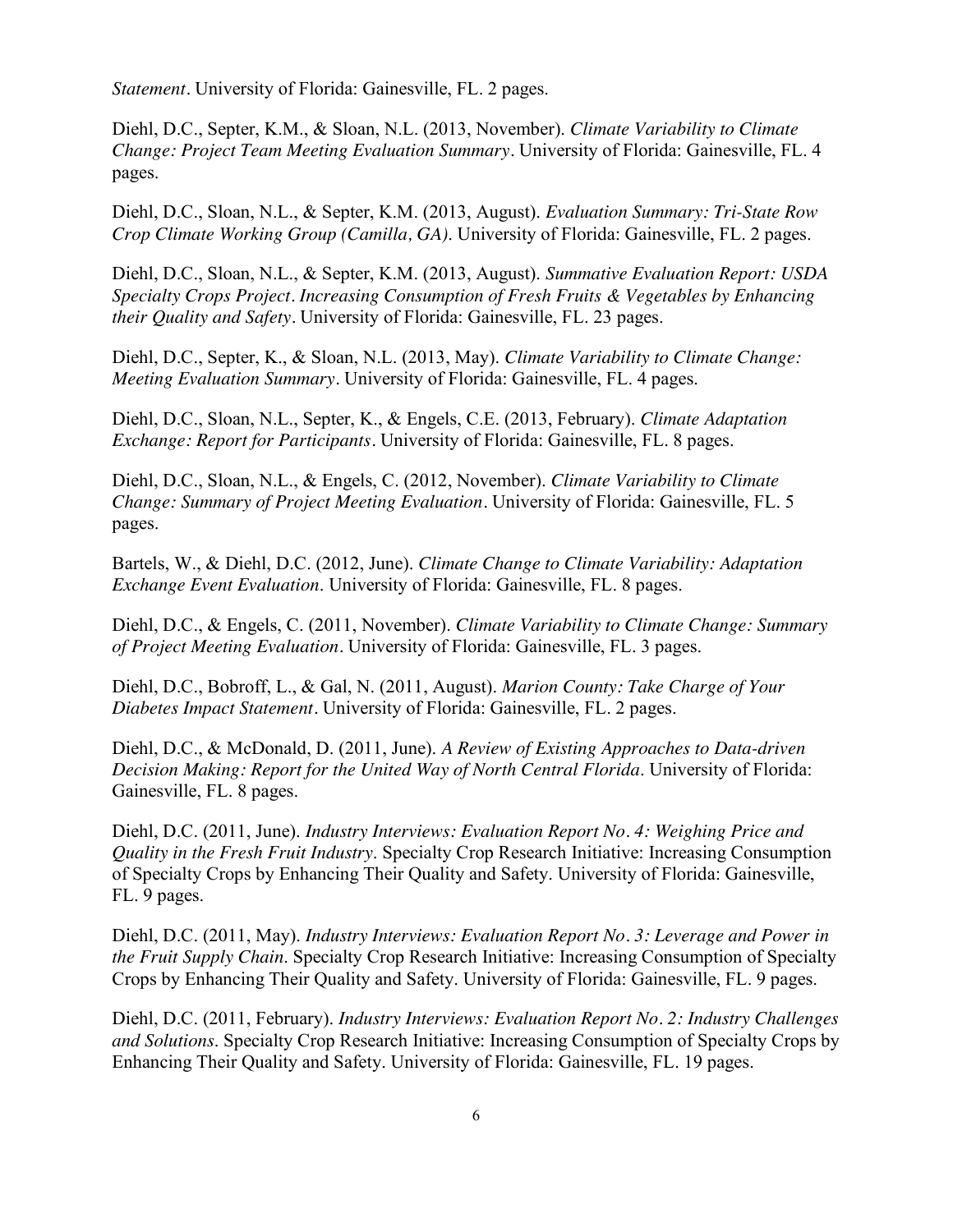Diehl, D.C., Forthun, L.F., & Resende, R. (2011, January). *United Way Strengthening Families: Final Report.* Gainesville, FL. University of Florida/Institute of Food and Agricultural Sciences. 11 pages.

Diehl, D.C. (2010, December). *Industry Interviews: Evaluation Report No. 1: Reflections on Industry Receptiveness to Project Logic*. Specialty Crop Research Initiative: Increasing Consumption of Specialty Crops by Enhancing Their Quality and Safety. University of Florida: Gainesville, FL. 13 pages

Diehl, D.C., Forthun, L.F., & Resende, R. (2010, March). *United Way Strengthening Families: Year 2 Progress Report.* Gainesville, FL. University of Florida/Institute of Food and Agricultural Sciences. 11 pages.

Diehl, D.C., Forthun, L.F., & Moraski, J. (2009, March). *United Way Strengthening Families: Year 1 Progress Report.* Gainesville, FL. University of Florida/Institute of Food and Agricultural Sciences. 59 pages.

Diehl, D.C., Forthun, L.F., & Moraski, J. (2008, October). *United Way Strengthening Families: Pilot Site Focus Group Summary Report.* Gainesville, FL. University of Florida/Institute of Food and Agricultural Sciences. 6 pages.

Diehl, D., & Trivette, C. (2006). Sources of information about partnership and collaborative projects. *Milemarkers, 2(1),* 1-3.

O'Donnell, N., Cochran, M., Lekies, K., Diehl, D.C., Morrissey, T., Ashley, N., & Steinke, P. (2006). *Sparking Connections, Phase II: A multi-site evaluation of community-based strategies to support family, friend, and neighbor caregivers of children.* New York: Families and Work Institute. 51 pages. Available at:<http://familiesandwork.org/site/research/reports/sparking.pdf>

Diehl, D.C., & Trivette, C. (2005). *Evaluation of the Catawba County Parents as Teachers programs: Final report.* Morganton, NC: Orelena Hawks Puckett Institute. 29 pages

Diehl, D., & Trivette, C. (2004). Sources of information about community-based developmental screening program practices. *Milemarkers, 1(8),* 1-4.

Diehl, D. (2002). Evaluation: Telling the Family Support Story. *America's Family Support Magazine, 21(1), 27-42.*

Diehl, D. (2002). Family Support America: Supporting "Family Supportive" Evaluation. *Evaluation Exchange,* 8(1), 14-15.

Diehl, D. (2002). *Guide to Community Report Cards: Measuring Family and Community Well-Being*. Chicago, IL: Family Support America.

Diehl, D (2000). Evaluating Your Center. Chapter in *Family Support Centers: A Program Manager's Toolkit*. Chicago, IL: Family Support America.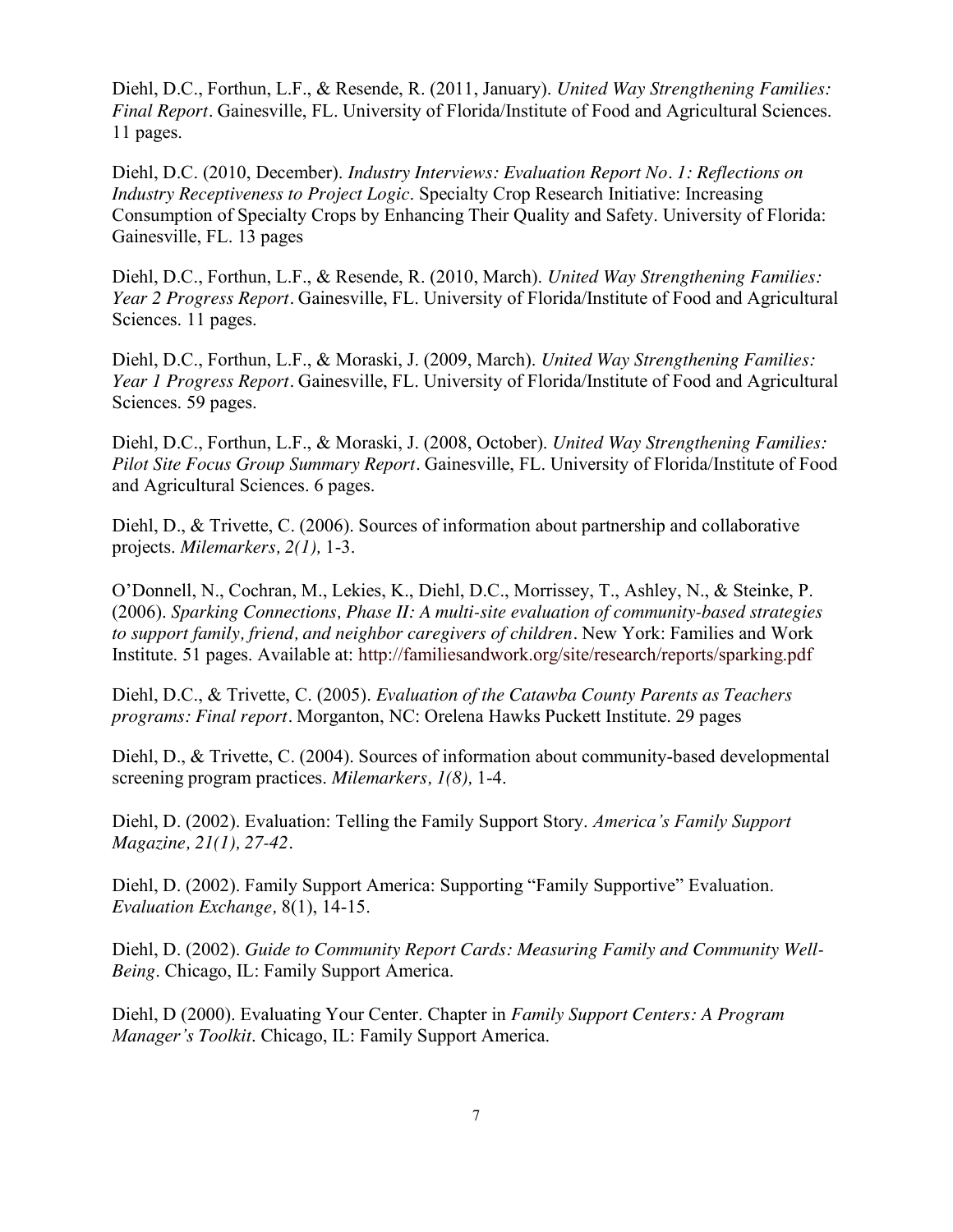Lepler, S., Rosenkrantz, R., Diehl, D., & Koser, G. (1999). *Promotional Indicators for Children and Families: A Concept Paper.* Paper prepared for *Outcomes-Based Accountability and Evaluation Frameworks: A Symposium on Promotional Indicators*. Minneapolis, MN.

# **SELECTED PRESENTATIONS AND INVITED ADDRESSES**

Diehl, D.C., Sloan, N.L., and Galindo-Gonzalez, S. (March 2014). *A Growing Understanding: Farmer and Extension Perspectives on Climate Change.* Presentation at the Department of Family, Youth and Community Sciences Research Symposium. Gainesville, FL.

Diehl, D.C., Sloan, N.L., and Galindo-Gonzalez, S. (May 2014). *A Growing Understanding: Farmer and Extension Perspectives on Climate Change.* Poster presented at South East Climate Consortium Meeting. Tallahassee, FL.

Diehl, D.C. *Evaluating Food Safety Education Efforts and Measuring Impact.* Workshop presented July 30, 2013 at the International Association for Food Protection Conference in Charlotte, NC. (invited)

Gal, N., Bobroff, L., & Diehl, D.C. *Take Charge of Your Diabetes: A Diabetes Self-Management Program for Adults with Type 2 Diabetes in Marion County*. Abstract presented August 28, 2013 at the Extension Professional Associations of Florida (EPAF) Professional Improvement Meeting and Administrative Conference in Ponte Vedra Beach, FL.

Diehl, D.C., Culen, G.R., Forthun, L.F., & Turner, E. *Student Learning Objectives: Engaging Students to Improve Teaching.* Workshop presented August 14, 2012 in Gainesville, FL.

Diehl, D.C. *Evaluation Strategies for YUMEE*. Training session presented as part of *YUMEE. Curriculum—Youth Understanding MyPlate—Exploration Edition* May 16, 2012 at the Family and Consumer Sciences Summit in Lake Buena Vista, FL.

Diehl, D.C. *Team-Based Evaluation Strategies*. Workshop presented April 26, 2012 at the Central District Symposium in Sumter County, FL.

Diehl, D.C., and Klinger, K. *Strategic Planning Retreat for the Family Nutrition Program*. Facilitated planning retreat held March 5-7, 2012 in Gainesville, FL.

Diehl, D.C. *Evaluation Basics for the Family Nutrition*. Presentation February 10, 2012 to the Family Nutrition Program via Elluminate in Gainesville, FL.

Diehl, D.C. *Evaluation of the Peaceful Paths Program*. Presentation (invited) September 28, 2011 to the Peaceful Paths Domestic Abuse Network in Gainesville, FL.

Diehl, D.C. *Evaluation of the Florida Master Food and Nutrition Volunteer Program*. Presentation as part of "Implementing the Florida Master Food and Nutrition Volunteer Program in Your County." In-service training session presented August 30, 2011 at the Extension Professional Associations of Florida conference in Lake Buena Vista, FL.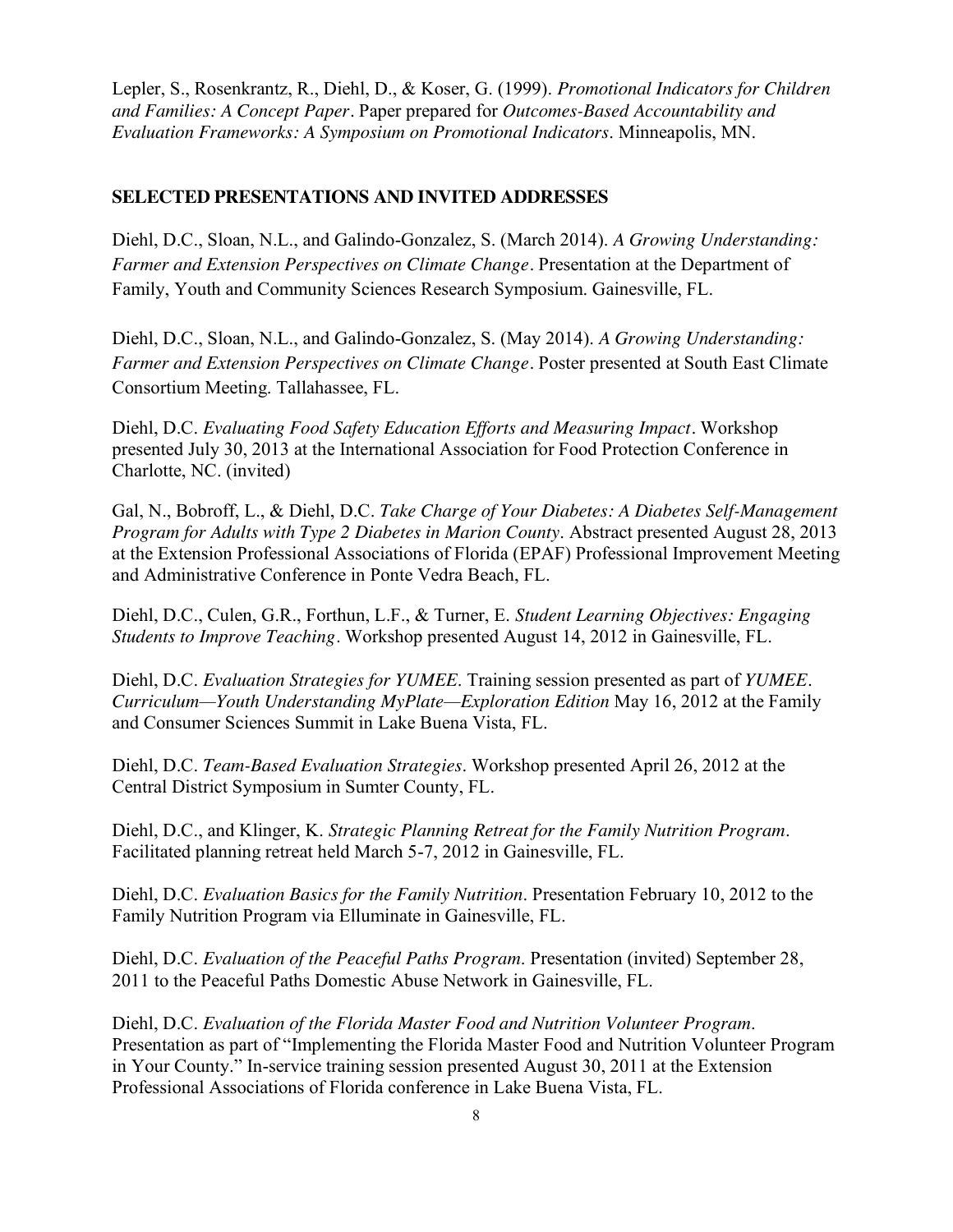Diehl, D.C., Bobroff, L., & Gal, N. *Translating Diabetes Outcomes into Impact Statements*. Abstract presented August 31, 2011 at the Extension Professional Associations of Florida (EPAF) Professional Improvement Meeting and Administrative Conference in Lake Buena Vista, FL.

Diehl, D.C. *Program Development and Evaluation for Nonprofit Organizations*. Presentation (invited) June 30, 2011 at the Nonprofit Center of North Central Florida Inaugural Nonprofit Summit in Gainesville, FL.

Diehl, D.C. *Program Development and Evaluation.* Facilitated roundtable discussion (invited) June 30, 2011 at the Nonprofit Center of North Central Florida Inaugural Nonprofit Summit in Gainesville, FL.

Diehl, D.C. "Evaluating the 'Youth Understanding MyPyramid' curriculum." Inservice training session presented May 26, 2011 at the Family and Consumer Sciences Summit in Lake Buena Vista, FL.

Diehl, D.C., & Bobroff, L. "How's Your Packet? Evaluation in the Context of Tenure and Promotion." Inservice training session presented May 25, 2011 at the Family and Consumer Sciences Summit in Lake Buena Vista, FL.

Diehl, D.C. "Evaluation Orientation for 4-H Faculty: Get Healthy Together." Training session presented January 26, 2011 at the Florida Youth Development Institute in Gainesville, FL.

Davies, R., Diehl, D.C., Perry, K., Meyer, C., Murphrey, T., Nimon, K., Puente, J., Shepperson, T., Stabile, B., & Stoter, A. *Critical Concepts for Introductory Evaluation Courses*. Workshop presented November 11, 2010 at the American Evaluation Association Conference in San Antonio, TX.

Diehl, D.C. *Using an Interest-Driven Project to Teach Program Planning and Evaluation*. Workshop presented November 10, 2010 at the American Evaluation Association Conference in San Antonio, TX.

Diehl, D.C., Gutter, M., Leslie, L., & McKinney, A. "Using Common Instruments to Evaluate Adult Financial Education Programs." Inservice training session presented July 22, 2010 via Elluminate in Gainesville, FL.

Diehl, D.C. "Get Healthy Together: Evaluation Orientation and Rumination." Training session presented June 30, 2010 at the Get Healthy Together in-service training in Gainesville, FL.

Diehl, D.C. "Evaluating EFNEP Programs: What are Staff Priorities?" Training session presented April 21, 2010 at the EFNEP/FNP Annual In-Service Training in Ocala, FL.

Diehl, D.C. "Creating Evaluation Instruments for FCS Programs." Training session presented February 9, 2010 at the Family and Consumer Sciences Summit in Ocala, FL.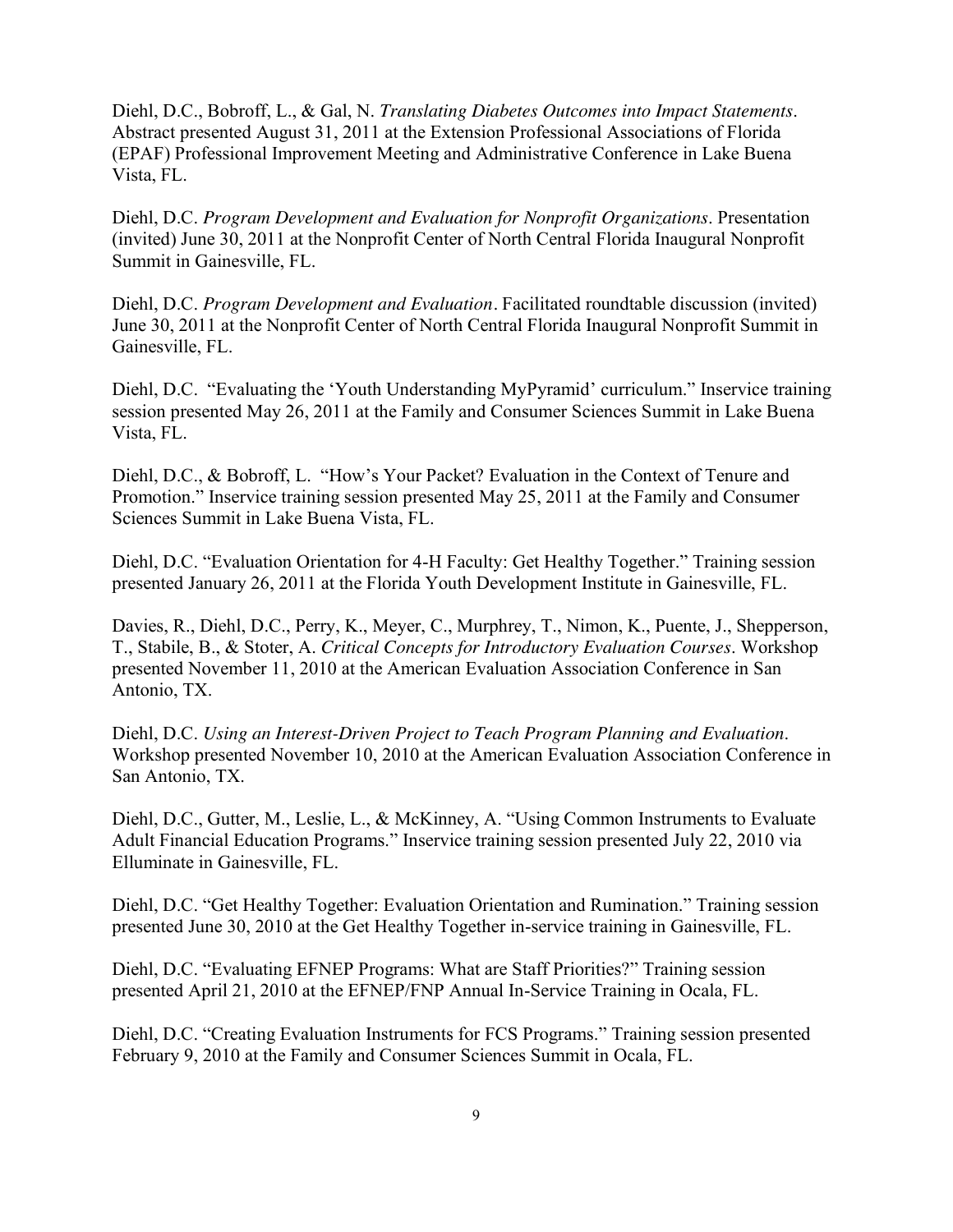Gutter, M., & Diehl, D.C. "Integrating Technology into Programming and Evaluation Efforts." Workshop presented February 9, 2010 at the Family and Consumer Sciences Summit in Ocala, FL.

Diehl, D.C. "Evaluation Strategies for Small Steps to Health and Wealth." Multistate training session presented January 13, 2010 at the Small Steps to Health and Wealth Training and Planning Meeting via Polycom in Gainesville, FL.

Forthun, L.F., Pidcock, B.W., Diehl, D.C., & Fischer, J.L. *Parent-Child Communication, Spirituality, and Healthy Psychosocial Development*. Paper presented November 11, 2009 at the Annual Conference of the National Council on Family Relations in San Francisco, CA.

Diehl, D.C., Holmes, D., & Israel, G. "Evaluation Situations and Stakeholders." Training session (panel) presented October 14, 2009 and June 2, 2010 at the New County Faculty Professional Development meeting in Gainesville, FL.

Diehl, D.C. "Evaluation Strategies That Work." Training session presented October 1, 2009 at "Current Issues and Multi-Disciplinary Approaches in Personal Financial Education and Health, Nutrition, and Food Safety" in Gainesville, FL.

Swenson, S. & Diehl D.C. *Green Living Energy Expo and Education Fair*. Abstract presented September 2, 2009 at the Extension Professional Associations of Florida (EPAF) Professional Improvement Meeting and Administrative Conference in Lake Buena Vista, FL.

Swisher, M.E. & Diehl, D.C. *Quick and Not-So-Dirty Ways to Get Useful Evaluation Data about Training Programs*. Training session presented August 31, 2009 at the Extension Professional Associations of Florida (EPAF) Professional Improvement Meeting and Administrative Conference in Orlando, FL.

Forthun, L.F., Diehl, D.C., & Moraski, J. *Participatory Evaluation and the United Way Strengthening Families Project: Processes and Reflections*. Poster presented April 2, 2009 at the National Conference on Child Abuse and Neglect in Atlanta, GA.

Diehl, D.C., Forthun, L.F., & Sumpter, G.K. *Protective Factors in Community Partnerships: Findings from United Way Strengthening Families Focus Groups*. Session presented April 1, 2009 at the National Conference on Child Abuse and Neglect in Atlanta, GA.

Diehl, D.C. "Program Evaluation and Measuring Behavioral Changes." Training session presented February 9, 2009 at the Family and Consumer Sciences Summit in Kissimmee, FL.

Diehl, D.C. "Building Evaluation Tools." Training session presented November 19, 2008 at the Florida 4-H Administrative Conference in Gainesville, FL.

Diehl, D.C. "Overview of Program Evaluation." Training session presented June 12, 2008 at the New Faculty Orientation in Gainesville, FL.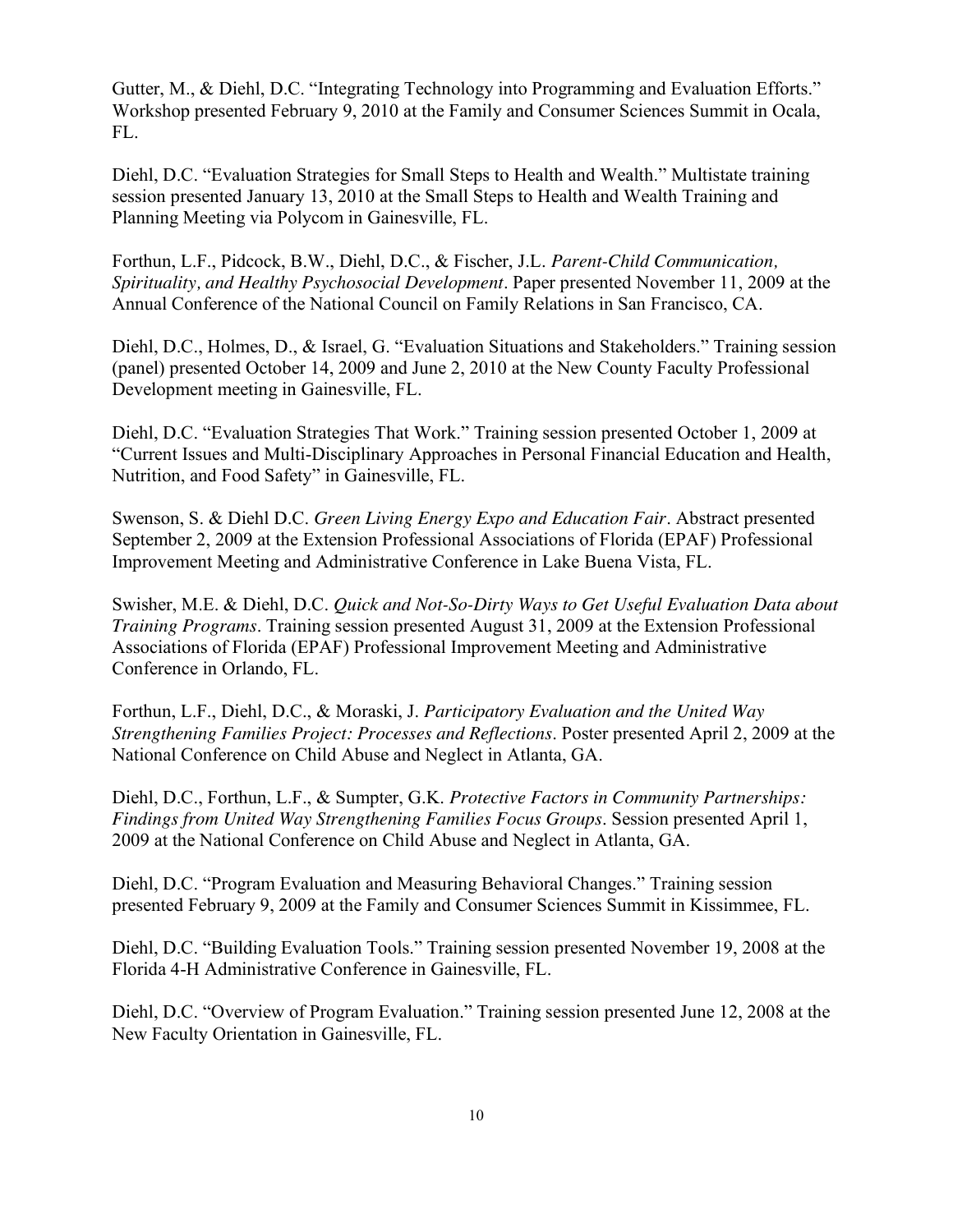Diehl, D.C. "Extension Program Evaluation and Success Stories." Training session presented April 9, 2008 at the Central District Faculty Symposium in Tavares, FL.

Diehl, D.C. "Rethinking Evaluation." Training session presented February 5, 2008 at the 4- H/FCS Multi-State Meeting "Keeping 4-H and FCS Green" in Panama City, FL.

Diehl, D.C. "Evaluation Overview and Needs Assessment." Inservice workshop presented October 10, 2007 at the Northeast District All Faculty Meeting in Live Oak, FL.

Diehl, D., & Trivette, C. *Planning for the future.* Presentation to the Virginia Foster, Adoptive, and Kinship Parents Association Planning Retreat, Charlottesville, VA (July, 2006).

Diehl, D. *Improving staff performance: Evaluation and recommendations.* Presentation to the Board of Directors of the *Under One Sky* Youth Adoption Project, Asheville, NC (August, 2005).

Diehl, D. *The Promotional Indicators System of Evaluation (PRISE): Assets and Promotion for Early Head Start Families.* Presentation at Region IV Head Start Association 2005 Annual Training Conference, Atlanta, GA (February, 2005).

Diehl, D. *Supporting Adherence to Principles in Parent Link Centres.* Presentation at the Learning Institute: Supporting Quality / Building Capacity, Alberta Resource Centre for Quality Enhancement, Edmonton, Canada (February, 2005).

Diehl, D. *Perspectives on Participatory Action Research.* Presentation to the University of Texas Brownsville/ Texas Southmost College, Center for Civic Engagement, Brownsville, TX (October, 2004).

Diehl, D. *Summary and synthesis: Sparking Connections and the Build Initiative.* Presentation to the Family Friend and Neighbor Care: Partnerships, program innovation, and policy: A national learning community meeting. Families and Work Institute, Seattle, WA (October, 2004).

Diehl, D. *Family Support America's Evaluation Project – FamilyWise: Report to the Field.* Panel presentation to the Participatory Evaluation and Parent Engagement Institute: Communities of Practice Coming Together with Families. Family Support America and the Kauffman Foundation, Kansas City, MO (September, 2004).

Dunst, C., Trivette, C., & Diehl, D. *Fourteen Years of Measuring Adherence to Family Support Principles: Approaches and Lessons Learned.* Presentation at the 10<sup>th</sup> Biennial National Family Support America Conference. Chicago, IL: (May, 2004).

Diehl, D. *Family Support: Some Snapshots.* Keynote address at the "Statewide Networking Meeting." Colorado Family Resource Network, Denver, CO (April, 2003).

Beaver, C., Cramer, L., Diehl, D., & Wade, C. *Evaluation tools for quality improvement: Peer review and self-assessment; Outcome Accountability; and Community Report Cards.*  Presentation at the "Community-Based Family Resource Services (CBFRS) Grantee's Meeting." St. Louis, MO (April, 2003).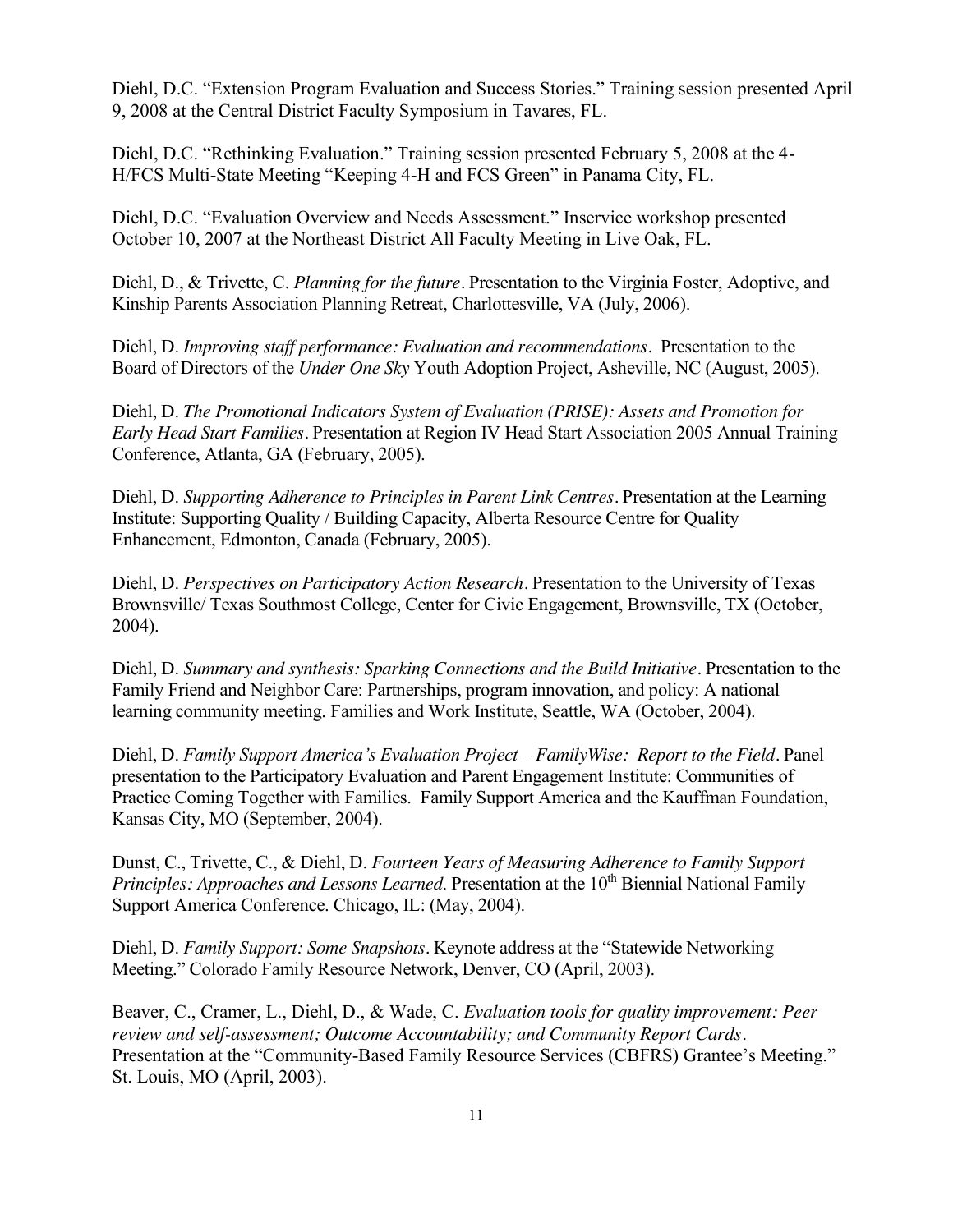Diehl, D. *Evaluating Your Program's Assets and Ability to Support Families*. Presentation at "Positive Educational. Social & Healthy Outcomes for Children." Administration for Children and Families Region VI Mid-Winter Leadership Conference. Dallas, TX (January, 2003).

Diehl, D., & Heasley, S. *Community Change: An Emerging Theory and Lessons Learned: The West Virginia Experience*. Presentation at: "Building Partnerships: A Forum on State Planning Requirements." New York Office of Children and Family Services. Albany, NY (October, 2001).

Diehl. D. *Family Support America and Family Resource Information Education and Network Development Services (FRIENDS): An Overview*. Presentation to the Massachusetts Children's Trust Fund and the Massachusetts Family Centers. Sturbridge, MA (September, 2001).

Diehl, D., Francis, R., & Shanklin, G. *Know Your Community: Community Needs and Resource Assessments*. Presentation at "The Bridge to the Future: Community Building, Economic Development, and Family Support." Hartford, CT (June, 2001).

Diehl, D., Foley, G., & Stone, L. *Family Leadership Cultivation Project: Training and Orientation.*  Presentation to the Family Leadership Cultivation Project. Parkersburg, WV (April, 2001).

Kubisch, A., & Diehl, D. *Theory of Change: An Approach to Evaluating Family Support Initiatives.*  Presentation at "Building Family Support Programs and Leaders: A National Skill-Building & Leadership Development Institute." Rosemont, IL (March, 2001).

Diehl, D. *Measurable Program Outcomes*. Presentation to North Carolina Families For Kids 2. Chapel Hill, NC (August, 2000).

Diehl, D. *A Concept Mapping Approach to Evaluation: The Case of the Head Start Family Reading Project*. Presentation at the Family Support America National Conference. Chicago, IL (April, 2000).

Findley, V., Jennings, D., Ward, V., & Diehl, D. *Perspectives on Parent Leadership*. Presentation at the Power of Prevention: National Prevention Conference for Federally Funded Prevention Programs. Alexandria, VA (March, 2000).

Diehl, D. *Parent-Professional Partnerships and Family Support.* Presentation to the Minnesota Parent Leadership Council. Hopkins, MN (September, 1998).

Diehl, D., Cochran, M., Levy, D., & Kumpf, C. *Ready to Read: The Implementation and Evaluation of a Parent-Child Reading Program for Head Start Families*. Poster presented at the National Head Start Research Conference. Washington, DC (June, 1996).

Diehl, D. *How Are We Doing?* Presentations (Program Self-Assessment, Strategic Planning, and Quality Assurance). In Albuquerque, NM (April, 2001), Rosemont, IL (March, 2001), St. Cloud, MN (January, 2001), Albany, NY (December, 2000), Cass County, MN (March, 2000), Alexandria, VA (March, 2000), Charleston, WV (March, 2000), Albany, NY (October, 1999), Kansas City, MO (August, 1999).